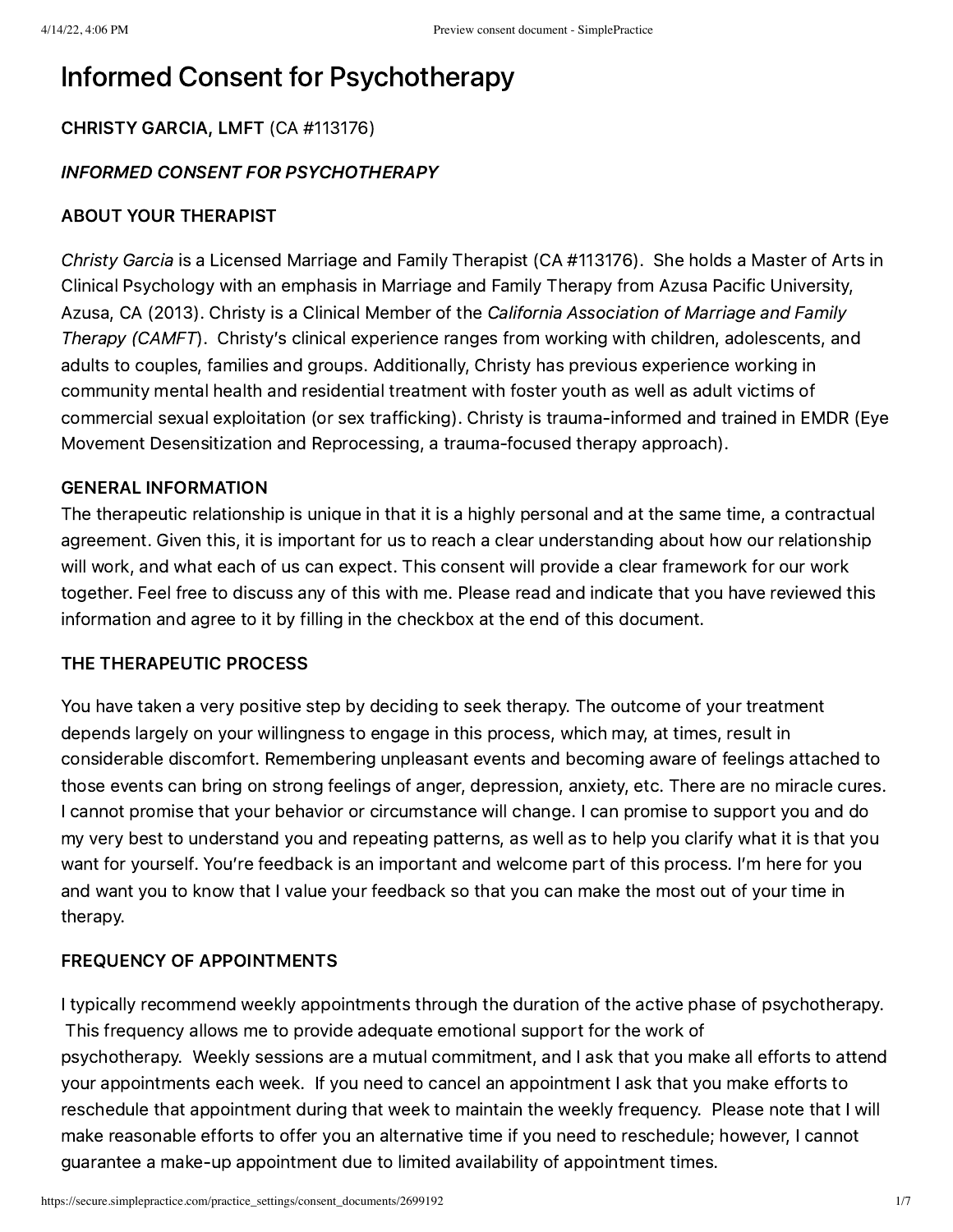If attendance at weekly appointments becomes inconsistent, I will initiate a discussion with you to determine what's behind this pattern and discern what your needs are. This is a collaborative process and I want to ensure that you're reaping the most benefit from your time in therapy.

#### **TERMINATION**

Ending relationships can be difficult. Therefore, it is important to have a termination process in order to achieve some closure. The appropriate length of the termination depends on the length and intensity of the treatment. I suggest that at the conclusion of your therapy a final termination session be conducted to assess our work together and the achievement of your therapeutic goals. I do not recommend ending therapy by phone or e-mail communication, as the termination of therapy is considered to have therapeutic value.

After appropriate discussion with you and a termination process, I may terminate your therapy if I determine that you are not benefitting from therapy with me, the psychotherapy is not being effectively used or if you are in default on payment. I will not terminate the therapeutic relationship without first discussing and exploring the reasons and purpose of terminating. If therapy is terminated for any reason or you request another therapist, I will provide you with a list of qualified psychotherapists to treat you. You may also choose someone on your own or from another referral source.

Should you fail to schedule an appointment for three consecutive weeks, unless other arrangements have been made in advance, for legal and ethical reasons, I must consider the professional relationship discontinued. No-shows for two consecutive weeks may result in an automatic discharge as well.

# APPOINTMENT LENGTHS AND FEES

The standard meeting time for psychotherapy is 50 minutes. The fee for an individual, couple or family session is \$150.00. Longer appointments are occasionally requested by clients. The fee for a longer appointment will be prorated based upon the established session fee.

Although the fee is \$150.00 per session, at times, I am willing to temporarily discount the rate on a short-term basis depending on your financial situation and circumstances (usually up to 10-15 sessions). Additionally, I reserve 2 scholarship slots in my schedule for graduate students training to become therapists at a discounted rate of 50% (\$75.00 per session). My fee may periodically increase every couple years to account for cost of living and inflation expenses in addition to the general costs of running my practice as well as furthering my education and certifications so I can best serve you.

Fees are payable at the time that services are rendered. Please ask me if you wish to discuss a written agreement that specifies an alternative payment arrangement. If for some reason you are unable to continue paying for your therapy, please let me know so we can discuss how best to proceed. I will help you consider any options that may be available to you at that time.

# USING INSURANCE BENEFITS AND COLLECTION POLICIES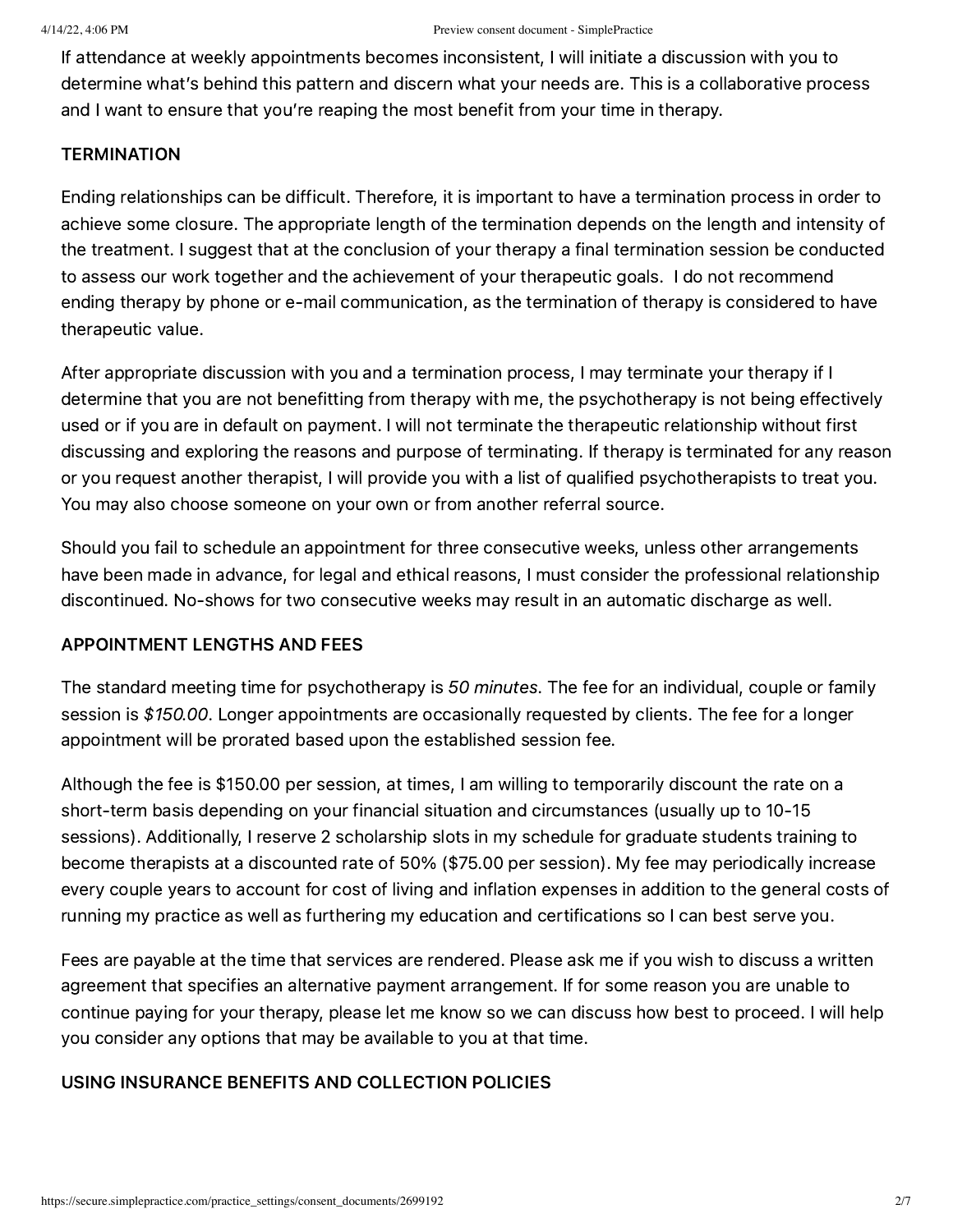It is your responsibility to be aware of your insurance benefits and coverage. I may, as a courtesy, check your benefits and advise you regarding the benefits quoted. The amount of coverage, co-pays and deductibles vary based on the requirements of your specific plan.

I am not in-network with all insurance companies at this time. If I am not in-network with your insurance company, I am able to assist you in seeking reimbursement from your insurance carrier depending on your benefit plan by providing a special receipt called a "super-bill."

I utilize an electronic claims submission process. If you utilize insurance, I will be required to release information to the insurance company for processing of insurance claims. This information includes mental health diagnosis required for behavioral health claims. Sometimes additional information is requested, such as treatment plans, or copies of your medical record. I have a HIPAA compliant fax line that will be utilized in the event that your records are requested. Though all insurance companies claim to keep such information confidential, I have no control over what they do once the information is provided to them.

# My verification of benefits does not insure coverage in the event that your benefits are mis-quoted to me. You should be aware of your benefits and limits of coverage since you are responsible for payment of any services I render to you.

If you utilize insurance I require that you maintain a credit card on file with me. Your credit card information is entered into an encrypted system through Ivy Pay to protect the security of this information. I do not maintain written documentation of your credit card information. I will charge your credit card after each appointment, unless otherwise specified by your insurance plan. You will receive a monthly statement showing all charges and credits to your account. If at any time you would like a full account summary, I will provide that to you upon request.

# SECONDARY INSURANCE

If you have secondary insurance, I am not set up to bill a secondary insurance company. If this is your situation, you will be provided with monthly statements showing claims processed by your primary insurance. You may then complete the necessary paperwork with your secondary insurance company to submit claims for processing. You will be responsible to pay me the amount due based on the processing of your primary insurance. Your secondary insurance may then issue payment to you for the claims you submit to them.

# ACCEPTED FORMS OF PAYMENT/BILLING STATEMENTS

Your fee is due at the time of each session. I accept cash, check, and credit/debit card transactions. I utilize a HIPPA-compliant payment application called IvyPay. Upon your first session with me, I will enter your cell phone number into that system and you will receive a text message prompting you to enter your credit or debit card information. If you choose to utilize this option, I will then charge your fee at the end of each session.

# NEGLECT OF OUTSTANDING DEBT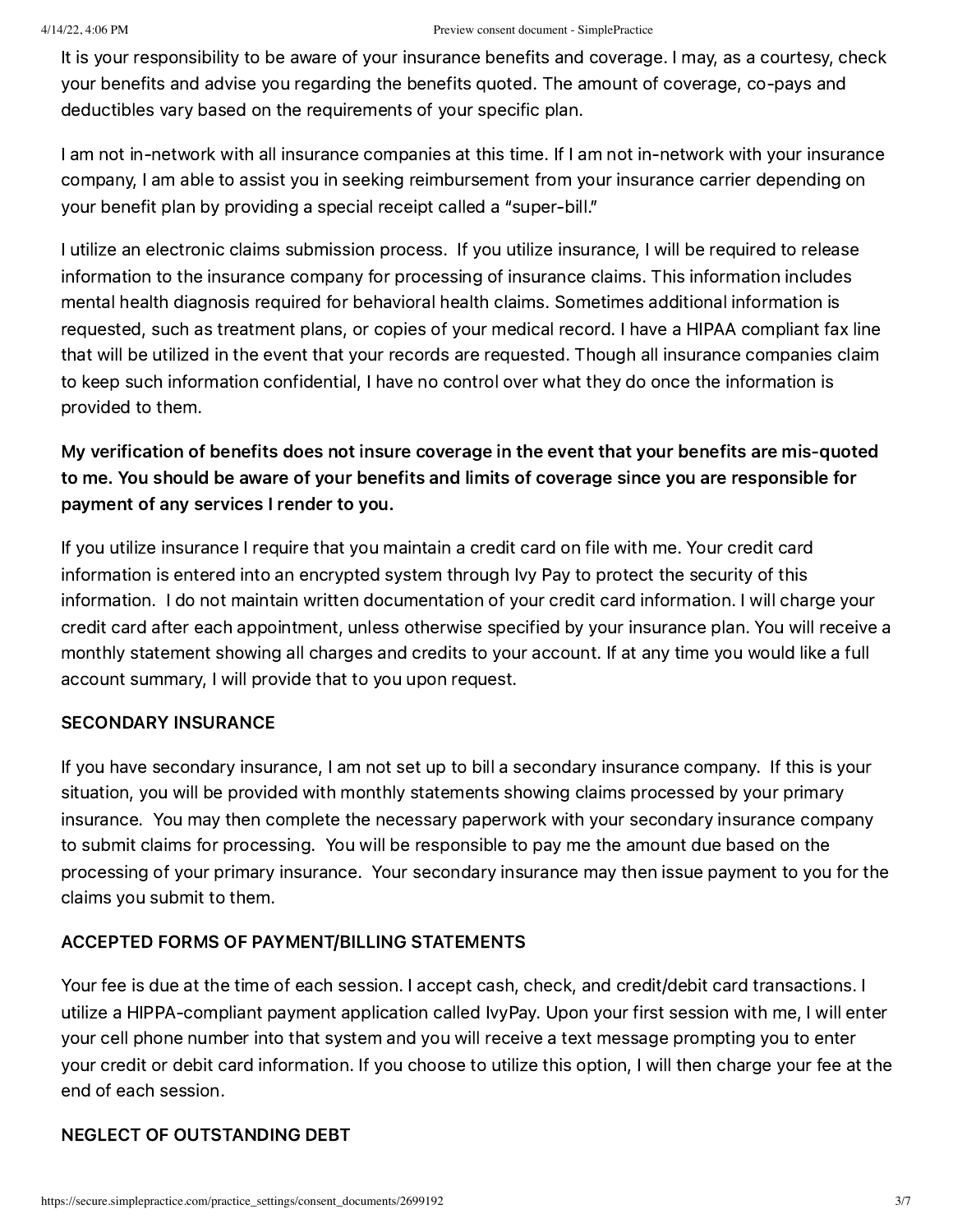Please notify me if any problems arise during the course of therapy regarding your ability to make timely payments. In the event that credit arrangements have not been agreed upon in writing and the charges have not been paid within 30 days of the due date, there will be a late charge of 1.5% per month on the unpaid balance. The charge for a returned check is \$20 in addition to the fee owed. If your card is declined and you fail to pay your account for more than 30 days you will be unable to schedule further appointments unless other arrangements have been made with me. In the event that you fail to honor, after reasonable efforts to collect, your debt, I may place your account in the hands of an agency or attorney for collection or legal action. This will necessitate the release of pertinent demographic information as well as accounting information, but no clinical information from your record will be released.

# CANCELLATION AND RESCHEDULING POLICY

Your appointment is a joint commitment to meet together on a weekly basis to address your concerns. I will provide a predictable appointment at the same day and time each week. Since I provide a weekly predictable session time to you, I ask that you commit to attending those sessions on a regular, weekly basis.

If you know of conflicts in your schedule due to travel or other commitments, please advise me as soon as possible of your need to cancel or reschedule an appointment. This allows me to schedule others who may be waiting for a make-up appointment. In light of this, I am unable to waive cancellation or noshow fees.

I understand that you may occasionally be unable to attend a session due to travel, work commitments, illness, and other circumstances. For this reason, you are allotted 3 "freebie" sessions per calendar year for which you do not need to reschedule and for which you will not be charged. If you are unable to attend a session for any reason, after those 3 missed "freebie" sessions, you will be charged the full missed session fee of \$150.00, regardless of the reason for the absence. Insurance companies do not cover missed appointment fees, and Health Savings Accounts (HSAs) are not able to be utilized for these fees. Missed session fees are not intended to be punitive. This policy allows me to maintain my commitment to reserve a slot for you on a weekly basis.

If you need to miss an appointment, I will make reasonable efforts to offer alternative times during that week. If you are able to arrange to make up (or reschedule) a session, you will not be using your missed session allotment. You will have a 3-week window to reschedule your appointment (either before, the week of, or after the missed session). Alternative appointments are not guaranteed due to limited availability.

For added convenience, I provide the following:

- . Telehealth appointments if clients can't make it to the office.
- . Access to my online schedule to reschedule your own appointment via the client portal.
- . Clients can reschedule their appointment with less than 24-hour notice provided that it is rescheduled within that 3-week window.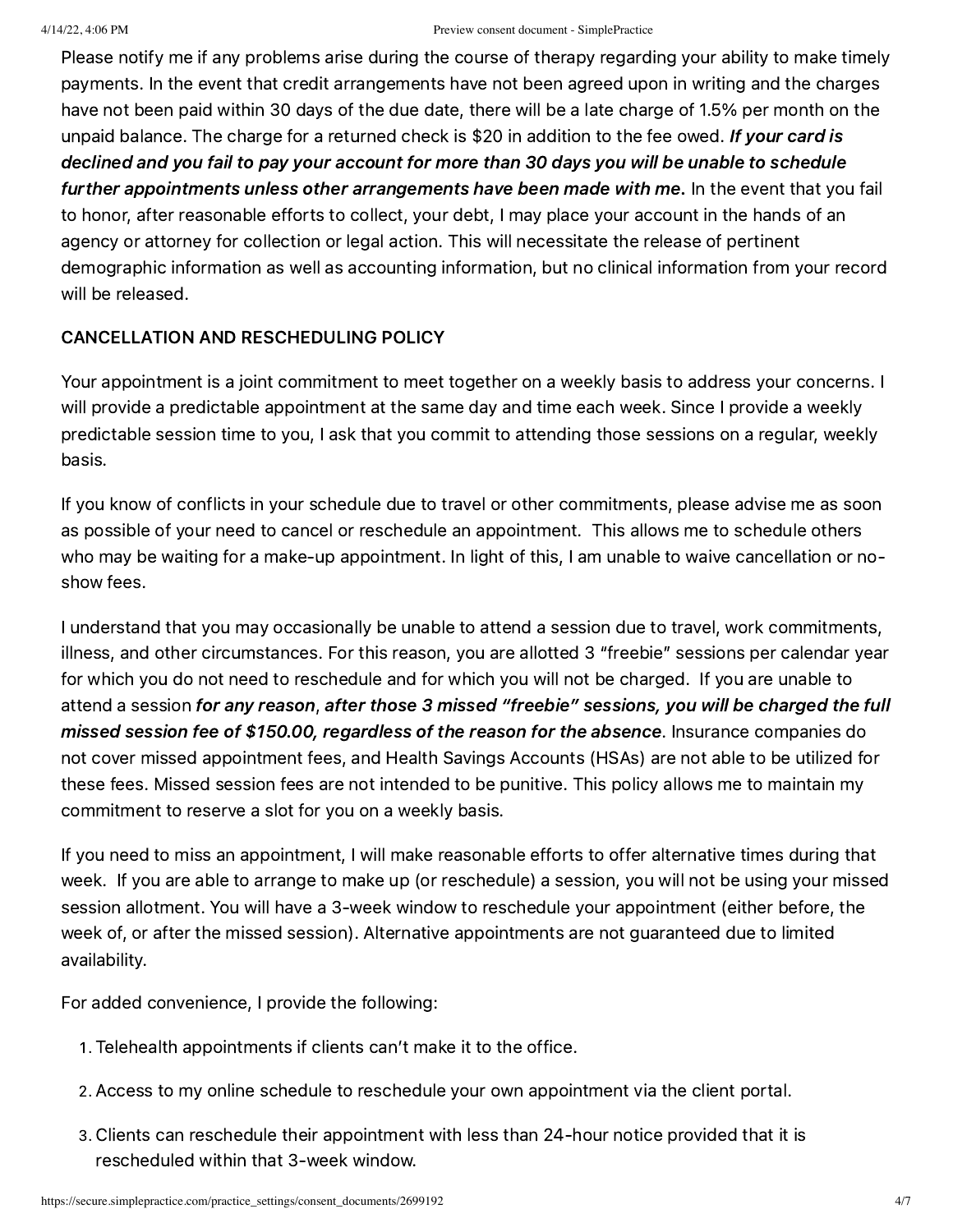. Clients never lose their ongoing appointment time due to absences (unless I stop hearing from you and you stop showing up for therapy).

#### ILLNESSES

If you have a contagious illness (or if your child has a contagious illness and you are not able to find child care), I ask that you do not come to your appointment in person. Video conferencing through a HIPAA-compliant platform is available if you are not able to come to the office.

#### ELECTRONIC HEALTH RECORD (EHR)

I maintain your record through a secure, HIPAA-compliant Electronic Health Record system called Simple Practice. You have been registered as a client and will be sent additional instructions on how to login and access my secure client portal. To view, cancel/reschedule appointments and download statements or super-bills, you may do so through the client portal. Please keep your login credentials in a secure location where you can refer to them as needed and bookmark the link to the client portal.

#### CONFIDENTIALITY

The session content and all relevant materials to your (or your child/family's) treatment will be held confidential unless you request in writing to have all or portions of such content released to a specifically named person/persons. Limitations of such client held privilege of confidentiality exist and are itemized below:

- . If a client threatens or attempts to commit suicide or otherwise conducts him/her self in a manner in which there is a substantial risk of incurring serious bodily harm.
- . If a client threatens grave bodily harm or death to another person.
- . If the therapist has a reasonable suspicion that a client or other named victim is the perpetrator, observer of, or actual victim of physical, emotional or sexual abuse of children under the age of 18 years.
- . Suspicions as stated above in the case of an elderly person who may be subjected to these abuses.
- . Suspected neglect of the parties named in items #3 and # 4.
- . If a court of law issues a legitimate subpoena for information stated on the subpoena.
- . If a client is in therapy or being treated by order of a court of law, or if information is obtained for the purpose of rendering an expert's report to an attorney.

NOTE:

#### CONFIDENTIALITY IN COUPLE AND FAMILY THERAPY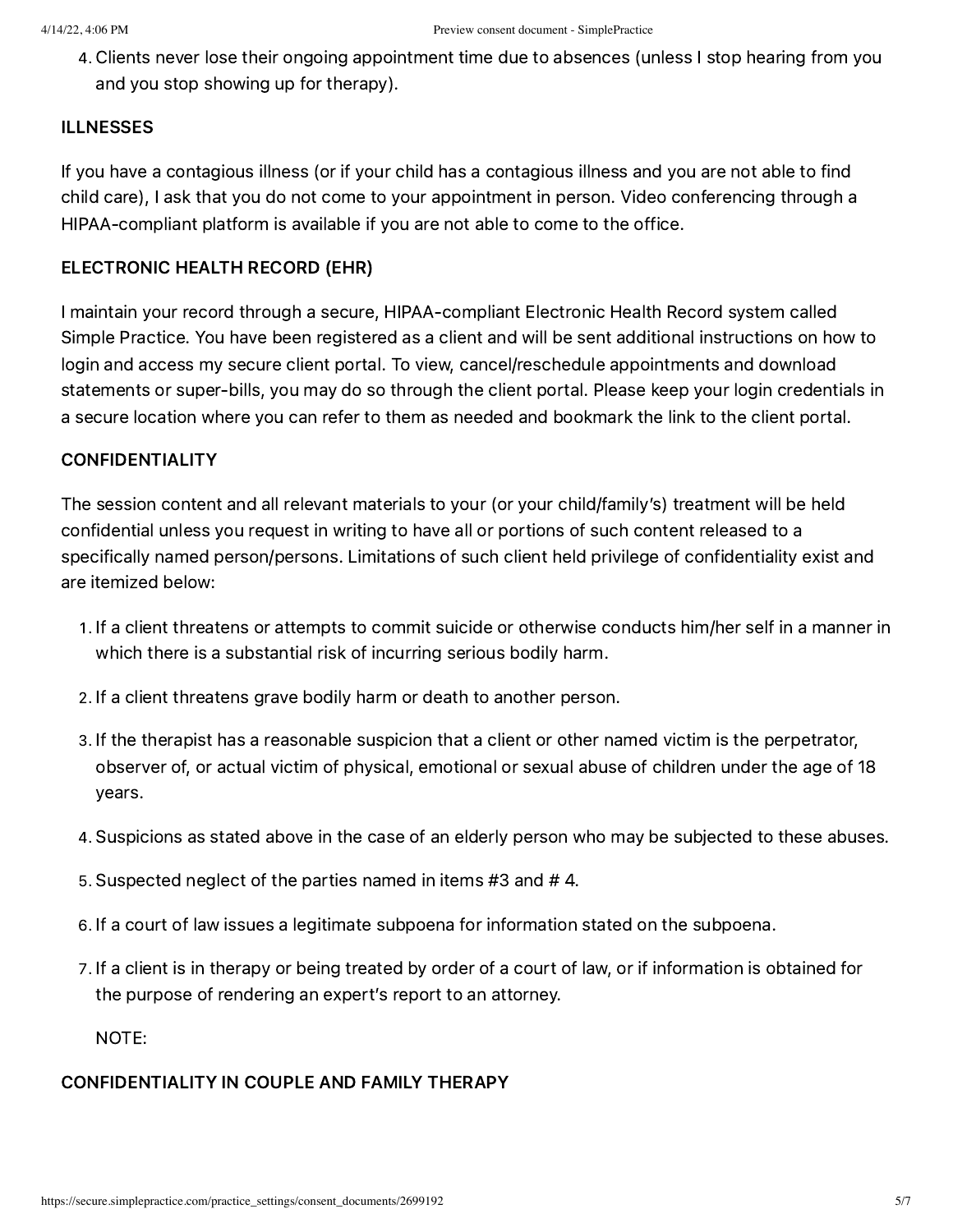If you have contracted with me for family and not individual therapy, family members and couples may be seen at times individually or conjointly. Information shared during these sessions or in related settings (e.g., telephone calls) is considered part of the overall family or couple therapy process and is not confidential from the other participating family members or partners. I will use my discretion in handling these matters. This is referred to as a "no secrets" policy. It is important that you understand this policy before treatment begins. It supports my belief that healthy relationships are built on openness and truth. Additionally, I will not release records to any outside party unless authorized to do so in writing by all adult parties who were part of the family therapy, couple therapy or other treatment that involved more than one adult client. This includes any request for records in divorce proceedings.

# CONFIDENTIALITY AND MINORS

If you are a minor, your parents may be legally entitled to some information about your therapy. I will discuss with you and your parents what information is appropriate for them to receive and which issues are more appropriately kept confidential.

# CONFIDENTIALITY AND CONSULTATION WITH OTHER PROFESSIONALS

Occasionally I may need to consult with other professionals in their areas of expertise in order to provide the best treatment for you. Information about you may be shared in this context without using your name.

If we see each other accidentally outside of the therapy office, I will not acknowledge you first. Your right to privacy and confidentiality is of the utmost importance to me, and I do not wish to jeopardize your privacy. However, if you acknowledge me first, I will be more than happy to speak briefly with you, but feel it appropriate not to engage in any lengthy discussions in public or outside of the therapy office.

# CONFIDENTIALITY AND CONTRIBUTION TO KNOWLEDGE

I am committed to the advancement of psychology and family therapy as a science and a profession. I contribute professional time to research, teaching, training, and improving the standards of psychotherapy. Some of this teaching and writing requires the use of case illustrations. These illustrations are general and do not expose the identity of any person. Unless you notify me to the contrary, it will be assumed that you have no objection to this work in lectures or publications.

# COURT INVOLVEMENT

I do not have the experience or expertise to serve in court-related testimony. I ask that you not request my involvement in court proceedings. I respectfully request your agreement to instruct any legal counsel not to subpoena me or refer to anything we have said or done during your therapy in any court document.

Such agreement may not prevent a judge from requiring my testimony, even though I will work to prevent such an event by asserting privilege on your behalf. If I am required to testify, I will not give opinion about parental custody or visitation suitability. If the court appoints a custody evaluator, guardian ad litem, or parenting consultant, I will provide information as needed (if appropriate releases